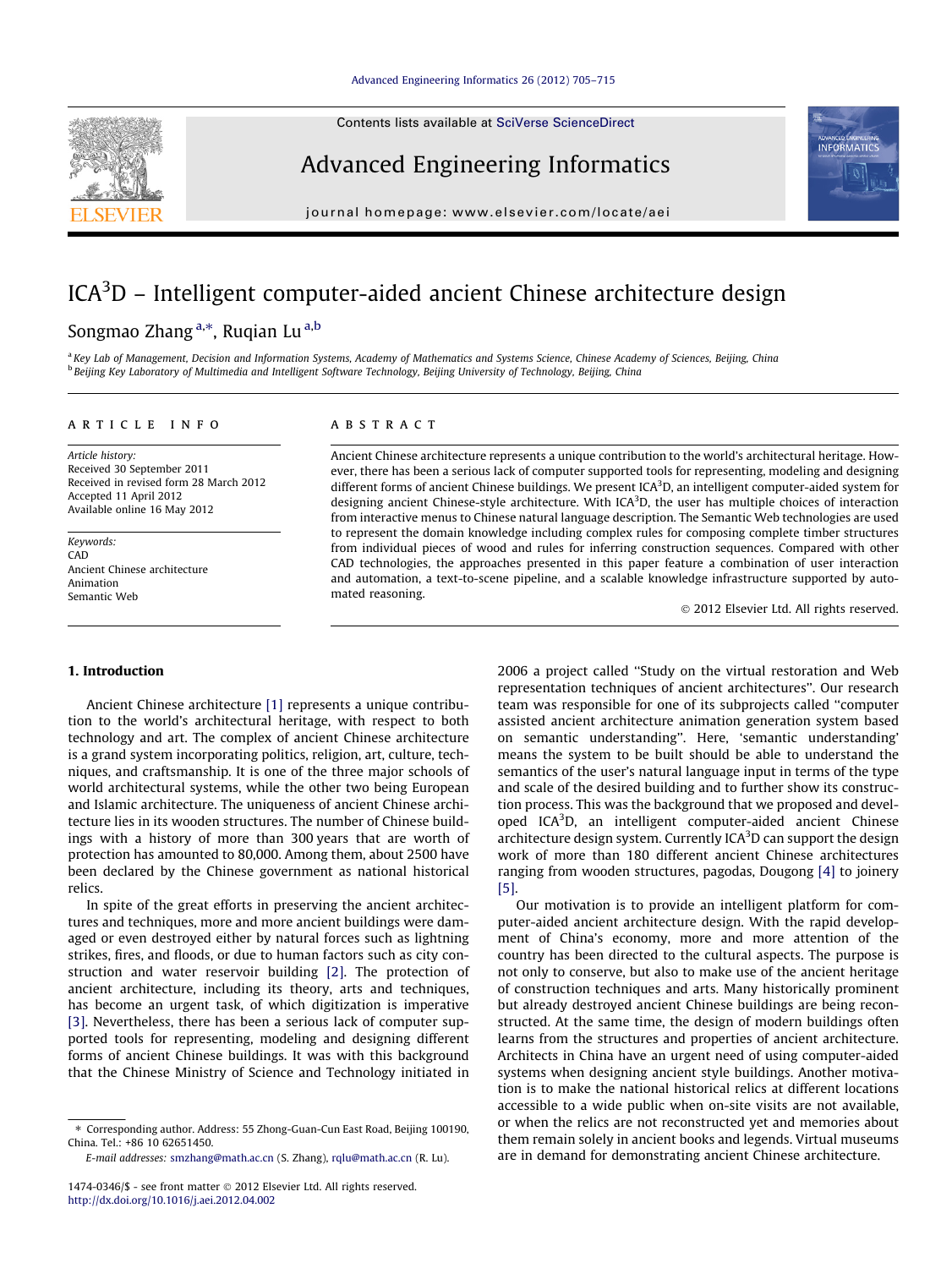Using software to assist various phases in architecture-related tasks for both virtual and real-world buildings has always been one of the main application research topics in computer science and artificial intelligence (AI). Computer-aided design (CAD) technologies in architecture are the most important and fruitful, and there are many successful commercial CAD software in use. Early CAD systems focused on two-dimensional drawings of the building, while nowadays systems turn to support three-dimensional (3D) modeling and further include other aspects in engineering and construction such as time and cost. ICA $^3$ D follows the CAD paradigm and in the meantime provides as much automation as possible. With this goal in mind, this paper presents an approach for supporting user interaction as well as automated generation in a uniform way for Chinese architecture design so that whenever possible or needed, automation is provided to complement or alleviate the manual efforts. Automation forms a pipeline that starts from a Chinese natural language description of the building required and eventually demonstrates a 3D animation of how the building is constructed piece by piece of wood. The steps in this text-to-scene conversion process include natural language processing, information retrieval, reasoning of components needed, computation of 3D size and position of every single component, reasoning of construction sequence, specification of animation scenes, and lastly video generation. This whole workflow is supported by knowledge bases implemented by the modern Semantic Web technologies including ontology and rules and their respective inference engines. The approaches that ICA<sup>3</sup>D adopts can be applicable to other intelligent architectural design systems that pursue user friendliness and knowledge sharing and reuse.

The main contributions of this paper can be summarized as follows.

- A text-to-scene pipeline approach is proposed that supports both user interaction and automated generation for architectural design. Chinese natural language interface is provided for the user to describe the requirements for the building he/she wants, in addition to ordinary CAD user interaction functions.
- A knowledge-based approach is proposed that incorporates the Semantic Web technologies to explicitly represent the domain knowledge and reason about ancient Chinese architecture. Complex rules are devised for composing complete timber structures from individual pieces of wood and for inferring construction sequences.
- 3D animations are generated in addition to static 3D models to demonstrate the construction sequence and structure of the building the user wants. Explicit animation descriptions are generated in qualitative and then quantitative specification, and both video rendering and virtual reality preview are supported.

The paper is organized as follows. Section 2 describes the main phases in designing ancient Chinese buildings by ICA $^3$ D. The infrastructure of ICA<sup>3</sup>D and its every component are presented in detail in Section [3](#page--1-0) including the model base, rule base and data base. Sec-tion [4](#page--1-0) presents the workflow of ICA<sup>3</sup>D, both interactive and automated, and the Semantic Web implementation considerations. Some resulting animations are shown to demonstrate the effectiveness of the system. Section [5](#page--1-0) surveys related work in three directions, systems for Chinese traditional buildings, ontologybased approaches used in architectural domain, and the Building Information Modeling (BIM) [\[19\]](#page--1-0) which is the standard technology for state-of-the-art architectural industry. More importantly, a comparison is conducted in order to provide a clear picture of what ICA $3$ D has in common with the related systems and how they can

complement with each other. Lastly, Section [6](#page--1-0) concludes the paper in summarizing the features and future work.

#### 2. The design phases by  $ICA<sup>3</sup>D$

The very first official architectural law released by the ancient Chinese governments is called Yingzao Fashi [\[9\]](#page--1-0) (treatise on building standards) published in the Song Dynasty in the year of 1103. ICA<sup>3</sup>D is devised to support the design and development of ancient Chinese-style architecture based on Yingzao Fashi. The whole design process is divided into five main phases, the general requirement, structures, detailed 2D designs, component designs, and decorations.

The first phase is for the requirement specification. The following decisions have to be made at this phase: for what purpose is the architecture? Is it an independent building of full ancient flavor? Or is it just an ancient flavor architectural decoration for a modern building? Is it a real building to be built and used? Or is it just a virtual building to be displayed as part of a virtual museum? What social level it serves? Is it a palace, temple, or pagoda?

The second phase explores the structure of the architecture. The user needs to determine the extension and timber structure of the building, e.g., for the case of the temple and palace, whether the building is of Yingshan, Xuanshan, Wudian, Xieshan or tented type [\[6\]](#page--1-0), as shown in [Fig. 1](#page--1-0). The most basic type of ancient Chinese building is Yingshan, which consists of two slopes and only one ridge on the top, middle of the roof, as shown in [Fig. 1a](#page--1-0). The structure of Xuanshan is basically the same as Yingshan, while the major difference is that Xuanshan's eaves extend over the gable while Yingshan has its eaves match the gable vertically. Wudian structure is of the highest rank in ancient China and can only be used in imperial palaces and temples. The roof of Wudian buildings has four slopes rather than two, and five ridges rather than only one compared to simpler types of architecture such as Yingshan and Xuanshan. Xieshan is a beautiful composition with a Yingshan 'sitting' on a Wudian roof. For all of these types of timber structures, the user needs to specify the number of rooms from left to right and the number of purlins from front to rear. A further decision to be made is whether there is a veranda around the outer walls. Moreover, the user can describe whether he/she wants to have double eaves or just single ones. Double eaves are available only for Wudian and Xieshan buildings, as illustrated in [Fig. 1e](#page--1-0). There are also tented structured Chinese buildings, as shown in [Fig. 1](#page--1-0)f, where the roof is cone shaped without any ridges.

The third phase focuses on the 2D blueprints of the building including planar, look-up view, sectional and elevation designs. A planar design provides the network of columns where the position of various kinds of columns and the distance among them are decided, as well as the walls and division of the building. Having a veranda would add more columns. The elevation designs specify the vertical values of the components. For columns, the proportion of their height to diameter varies with the time, and in  $ICA<sup>3</sup>D$  a ration of 9:1 is adopted as in the Song Dynasty. Moreover, the proportion of width to height for a 3-section building is 1:1, and 3:1 for a 9-section building. Such regulations are incorporated by ICA<sup>3</sup>D in helping the user going through the whole design process. Roof design is of the most complexity and its crucial points are the slope and curve form. Both depend on the proportion of height difference to width difference of two neighboring planar layers one above another. The larger this proportion, the steeper the curve of the roof is. In order to build a beautiful and reasonable roof curve, the rule is to take smaller proportion values near the eaves and to increase this value gradually from eaves to ridges.  $ICA<sup>3</sup>D$ takes the proportion value of 0.35 as minimum and 0.9 as maximum.